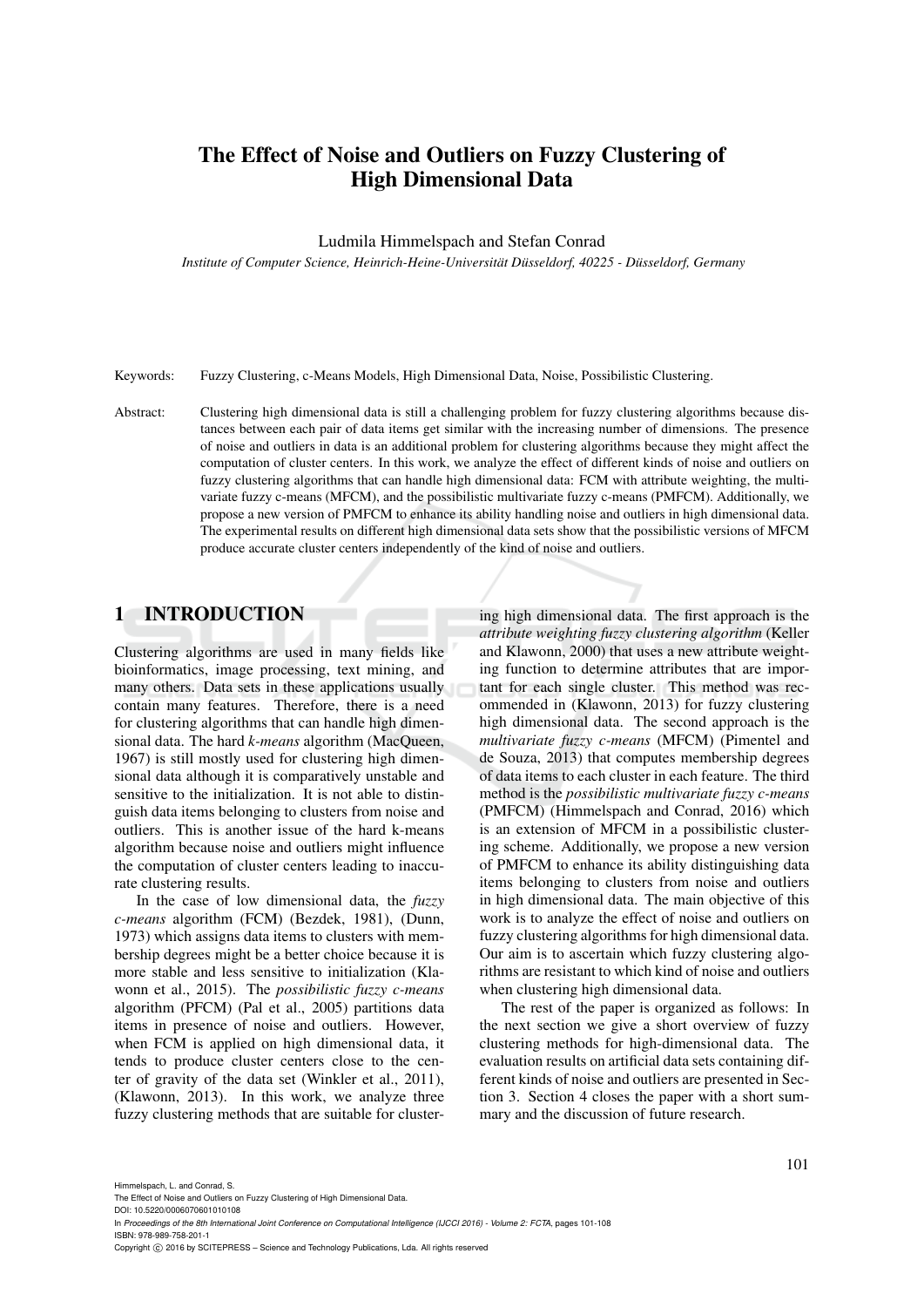## 2 FUZZY CLUSTERING ALGORITHMS

*c*

*Fuzzy c-means* (FCM) (Bezdek, 1981), (Dunn, 1973) is a partitioning clustering algorithm that assigns data objects to clusters with membership degrees. The objective function of FCM is defined as:

$$
J_m(U, V; X) = \sum_{k=1}^n \sum_{i=1}^c u_{ik}^m d^2(v_i, x_k), \qquad (1)
$$

where *c* is the number of clusters,  $u_{ik} \in [0,1]$  is the membership degree of data item  $x_k$  to cluster  $i, m > 1$ is the fuzzification parameter,  $d(v_i, x_k)$  is the distance between cluster prototype  $v_i$  and data item  $x_k$ . The objective function of FCM is usually minimized in an alternating optimization (AO) scheme (Bezdek, 1981) under constraint (2).

$$
\sum_{i=1}^{k} u_{ik} = 1 \quad \forall k \in \{1, ..., n\} \text{ and}
$$
\n
$$
\sum_{k=1}^{n} u_{ik} > 0 \quad \forall i \in \{1, ..., c\}.
$$
\n(2)

The algorithm begins with initialization of cluster prototypes with random values in the data space. In each iteration of the algorithm, the membership degrees and the cluster prototypes are alternating updated according to Formulae (3) and (4).

$$
u_{ik} = \frac{\left(d^2(v_i, x_k)\right)^{\frac{1}{1-m}}}{\sum_{l=1}^c \left(d^2(v_l, x_k)\right)^{\frac{1}{1-m}}}, 1 \le i \le c, 1 \le k \le n. \tag{3}
$$
erati  

$$
v_i = \frac{\sum_{k=1}^n u_{ik}^m x_k}{\sum_{k=1}^n u_{ik}^m}, 1 \le i \le c.
$$
 (4)

The iterative process continues as long as the cluster prototypes change up to a chosen limit.

The FCM algorithm has several advantages over the hard k-means algorithm (MacQueen, 1967) in low dimensional data. It is more stable, less sensitive to initialization, and is able to model soft transitions between clusters (Klawonn et al., 2015). However, the hard k-means algorithm is still mostly used in real world applications for clustering high dimensional data because fuzzy c-means does not provide useful results on high dimensional data. It usually computes equal membership degrees of all data items to all clusters which results in the computation of final cluster prototypes close to the center of gravity of the entire data set. This is due to the *concentration of distance phenomenon* described in (Beyer et al., 1999). It says that the distance to the nearest data item approaches the distance to the farthest one with increasing number of dimensions.

#### 2.1 Fuzzy Clustering Algorithms for High Dimensional Data

In (Klawonn, 2013), the author recommended to use the *attribute weighting fuzzy clustering algorithm* (Keller and Klawonn, 2000) for clustering high dimensional data. This method uses a distance function that weights single attributes for each cluster:

$$
d^{2}(v_{i}, x_{k}) = \sum_{j=1}^{p} \alpha_{ij}^{t}(x_{kj} - v_{ij})^{2}, \ 1 \leq i \leq c, \ 1 \leq k \leq n,
$$
\n(5)

where *p* is the number of attributes,  $t > 1$  is a fixed parameter that determines the strength of the attribute weighting, and

$$
\sum_{j=1}^{p} \alpha_{ij} = 1 \ \forall i \in \{1, ..., c\}.
$$
 (6)

This approach works in the same way as FCM but it circumvents the concentration of distance phenomenon using a distance function that gives more weight to features that determine a particular cluster. The objective function of the attribute weighting fuzzy clustering algorithm is defined as:

$$
J_{m,t}(U,V;X) = \sum_{k=1}^{n} \sum_{i=1}^{c} u_{ik}^{m} \sum_{j=1}^{p} \alpha_{ij}^{t} (v_{ij} - x_{kj})^{2}.
$$
 (7)

The attribute weights are updated in an additional iteration step according to Formula (8).

$$
\alpha_{ij} = \left(\sum_{r=1}^{p} \left(\frac{\sum_{k=1}^{n} u_{ik}^{m}(x_{kj} - v_{ij})^{2}}{\sum_{k=1}^{n} u_{ik}^{m}(x_{kr} - v_{ir})^{2}}\right)^{\frac{1}{r-1}}\right)^{-1}
$$
(8)  
1 \le i \le c, 1 \le k \le n.

The second approach that we analyze in this work is the *multivariate fuzzy c-means* (MFCM) algorithm. This fuzzy clustering method computes membership degrees of data items to clusters for each feature (Pimentel and de Souza, 2013). The objective function of MFCM is defined as follows:

$$
J_m(U, V; X) = \sum_{k=1}^n \sum_{i=1}^c \sum_{j=1}^p u_{ikj}^m (v_{ij} - x_{kj})^2, \quad (9)
$$

where  $u_{ikj} \in [0,1]$  is the membership degree of data object  $x_k$  to cluster *i* for feature *j*. The objective function of MFCM has to be minimized under constraint (10).

$$
\sum_{i=1}^{c} \sum_{j=1}^{p} u_{ikj} = 1 \quad \forall k \in \{1, ..., n\} \text{ and}
$$
\n
$$
\sum_{j=1}^{p} \sum_{k=1}^{n} u_{ikj} > 0 \quad \forall i \in \{1, ..., c\}.
$$
\n(10)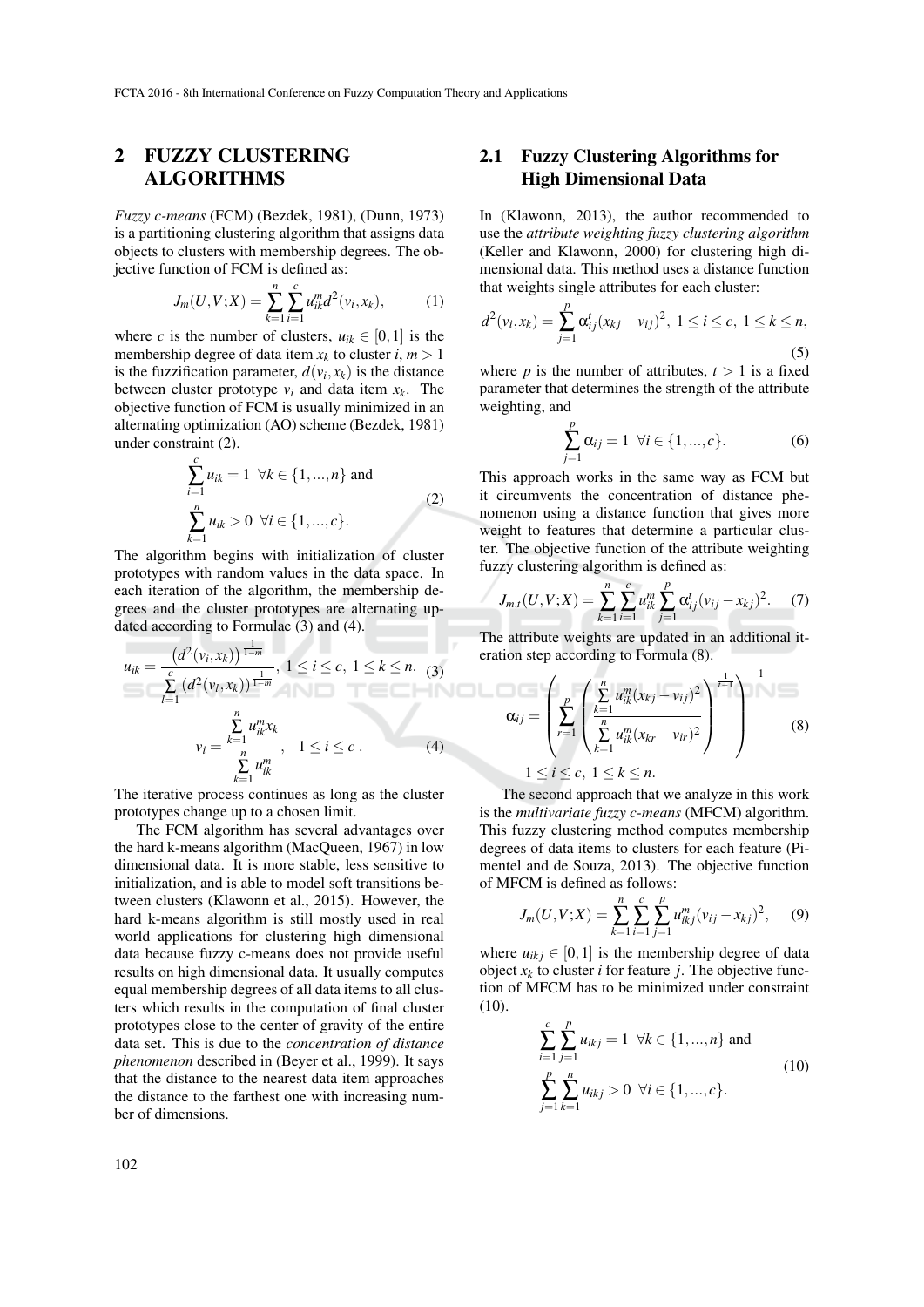The multivariate membership degrees and the cluster prototypes are updated in the iterative process of the algorithm according to (11) and (12).

$$
u_{ikj} = \left(\sum_{l=1}^{c} \sum_{j=1}^{p} \left(\frac{(x_{kj} - v_{ij})^2}{(x_{kj} - v_{lj})^2}\right)^{\frac{1}{m-1}}\right)^{-1}
$$
  
1 \le i \le c, 1 \le k \le n, 1 \le j \le p. (11)

$$
v_{ij} = \frac{\sum_{k=1}^{n} u_{ikj}^m x_{kj}}{\sum_{k=1}^{n} u_{ikj}^m}
$$
 1 \le i \le c, 1 \le j \le p. (12)

MFCM is not influenced by the concentration of distance phenomenon because it computes membership degrees in each feature depending on the partial distances in single dimensions. Therefore, this approach is suitable for clustering high dimensional data.

#### 2.2 Possibilistic Clustering Algorithms for High Dimensional Data

The fuzzy clustering algorithms described before are not designed to cluster data in presence of noise and outliers. They assign such data items to clusters in the same way as data items within clusters. In this way, noise and outliers might affect the computation of cluster centers which leads to inaccurate partitioning results. There are different ways for avoiding this problem. The mostly used method is determining outliers before clustering. There are different methods for outlier detection but the most of them compare the distances from data points to their neighbors (Kriegel et al., 2009). Another method called *noise clustering* introduces an additional cluster that contains all data items that are located far away from any of cluster centers (Dave and Krishnapuram, 1997), (Rehm et al., 2007). In this work, we extend the clustering algorithms described in the previous subsection using the *possibilistic fuzzy c-means* (PFCM) clustering model proposed in (Pal et al., 2005). This approach extends the basic FCM by typicality values that express a degree of typicality of each data item to the overall clustering structure of data set. The advantage of using typicality values is that outliers get less weight in the computation of cluster centers. The objective function of PFCM is defined as:

$$
J_{m,\eta}(U,T,V;X) = \sum_{k=1}^{n} \sum_{i=1}^{c} (au_{ik}^{m} + bt_{ik}^{\eta})d^{2}(v_{i},x_{k}) + \sum_{i=1}^{c} \gamma_{i} \sum_{k=1}^{n} (1 - t_{ik})^{\eta},
$$
\n(13)

where  $t_{ik} \leq 1$  is the typicality value of data item  $x_k$  to cluster *i*,  $m > 1$  and  $\eta > 1$  are user defined constants. Similarly to FCM, the first term in (13) ensures that distances between data items and cluster centers are minimized, where constants  $a > 0$  and  $b > 0$  control the relative influence of fuzzy membership degrees and typicality values. The second term ensures that typicality values are determined as large as possible. The second summand is weighted by the parameter  $\gamma$ <sub>*i*</sub>  $> 0$ . In (Krishnapuram and Keller, 1993), the authors recommended to run the basic FCM algorithm before PFCM and to choose γ*<sup>i</sup>* by computing:

$$
\gamma_i = K \frac{\sum_{i=1}^n u_{ik}^m d^2(v_i, x_k)}{\sum_{k=1}^n u_{ik}^m} \quad 1 \le i \le c,
$$
 (14)

where the  $\{u_{ik}\}\$ are the terminal membership degrees computed by FCM and  $K > 0$  (usually  $K = 1$ ). The objective function of PFCM has to be minimized under constraints (2) and (15).

$$
\sum_{k=1}^{n} t_{ik} > 0, \ \forall i \in \{1, ..., c\}
$$
 (15)

In (Himmelspach and Conrad, 2016), we extended the MFCM algorithm in the possibilistic clustering scheme to make it less sensitive to outliers. Since we considered outliers as data points that have a large overall distance to any cluster, we did not compute typicality values of data points to clusters for each feature. The objective function of the resulting approach that we refer here as *possibilistic multivariate fuzzy c-means* (PMFCM) is defined as

$$
J_{m,\eta}(U,T,V;X) = \sum_{k=1}^{n} \sum_{i=1}^{c} \sum_{j=1}^{p} (au_{ikj}^{m} + bt_{ik}^{\eta})(v_{ij} - x_{kj})^{2}
$$

$$
+ p \sum_{i=1}^{c} \gamma_{i} \sum_{k=1}^{n} (1 - t_{ik})^{\eta}.
$$
(16)

The objective function of PMFCM has to be minimized under constraint (17).

$$
\sum_{i=1}^{c} u_{ikj} = 1 \ \forall k, j \text{ and } \sum_{k=1}^{n} u_{ikj} > 0 \ \forall i, j, \text{ and}
$$
\n
$$
\sum_{k=1}^{n} t_{ik} > 0 \ \forall i.
$$
\n(17)

In MFCM, the sum of membership degrees over all clusters and features to a particular data item was constrained to be 1. Since we want to retain equal influence of membership degrees and typicality values, we only constrain the sum of membership degrees over all clusters to a particular data item to be 1.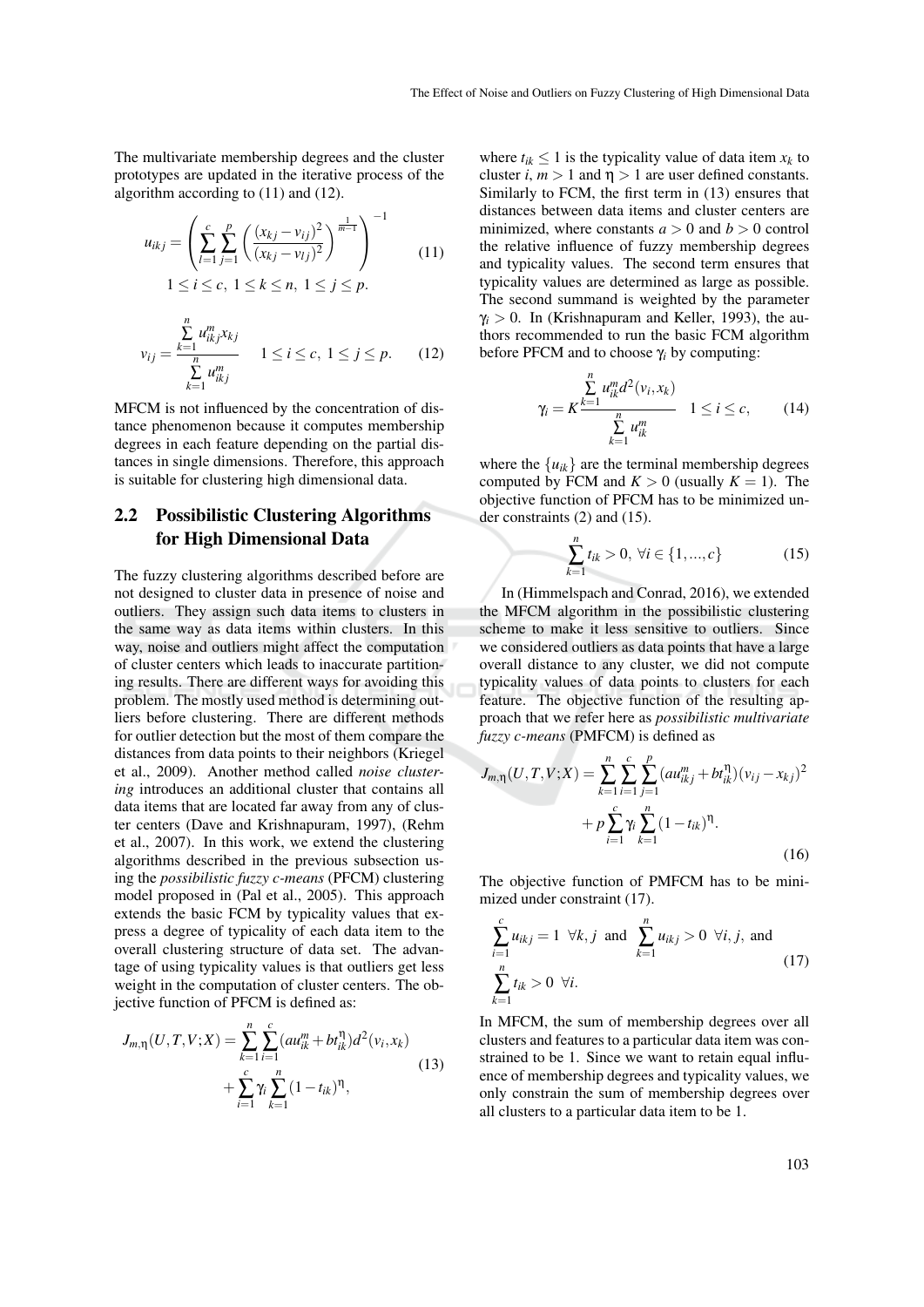The membership degrees and the typicality values have to be updated according to (18) and (19). In PM-FCM, the cluster centers are updated in a similar way as in PFCM according to Formula (20).

$$
u_{ikj} = \left(\sum_{l=1}^{c} \left(\frac{(x_{kj} - v_{ij})^2}{(x_{kj} - v_{lj})^2}\right)^{\frac{1}{m-1}}\right)^{-1}
$$
(18)

$$
1 \le i \le c, \ 1 \le k \le n, \ 1 \le j \le p.
$$

$$
t_{ik} = \left(1 + \left(\frac{b\sum_{j=1}^{p}(x_{kj} - v_{ij})^2}{\gamma_i p}\right)^{\frac{1}{\eta-1}}\right)^{-1}
$$
(19)

$$
1 \le i \le c, \ 1 \le k \le n.
$$
  

$$
v_{ij} = \frac{\sum_{k=1}^{n} (au_{ikj}^{m} + bt_{ik}^{n})x_{kj}}{n}
$$
 (20)

$$
v_{ij} = \frac{n}{\sum_{k=1}^{n} (au_{ikj}^{m} + bt_{ik}^{n})}
$$
 (20)

 $1 \leq i \leq c, 1 \leq j \leq p.$ 

The membership degrees of data objects to clusters can be computed in this model as the average of the multivariate membership degrees over all variables,  $u_{ik} = \frac{1}{p} \sum_{j}^{p}$  $\int_{j=1}^{\rho} u_{ikj}$ .

Due to the concentration of distance phenomenon, PMFCM might not produce meaningful typicality values because it uses the Euclidean distances between data items and cluster prototypes. Since distances between data items within clusters and cluster centers and distances between outliers and cluster centers might be similar in high dimensional data, the typicality values as they are computed in PMFCM will not be helpful for distinguishing between data items within clusters and outliers. Therefore, in this work, we propose another version of PMFCM that computes typicality values of data items to clusters in each dimension. We refer this approach here as *possibilistic multivariate fuzzy c-means for high dimensional data* (PMFCM HDD). The objective function of PMFCM HDD is given in Formula (21).

$$
J_{m,\eta}(U,T,V;X) = \sum_{k=1}^{n} \sum_{i=1}^{c} \sum_{j=1}^{p} (au_{ikj}^{m} + bt_{ikj}^{\eta})(v_{ij} - x_{kj})^{2}
$$

$$
+ \sum_{i=1}^{c} \gamma_{i} \sum_{k=1}^{n} \sum_{j=1}^{p} (1 - t_{ikj})^{\eta}.
$$
(21)

The objective function of PMFCM HDD has to be minimized under constraint (22).

$$
\sum_{i=1}^{c} u_{ikj} = 1 \ \forall k, j \text{ and } \sum_{k=1}^{n} u_{ikj} > 0 \ \forall i, j, \text{ and}
$$
\n
$$
\sum_{k=1}^{n} t_{ikj} > 0 \ \forall i, j.
$$
\n(22)

The membership degrees are updated in the same way as in PMFCM according to Formula (18). The update Formulae for typicality values and cluster centers are given in (23) and (24).

$$
t_{ikj} = \left(1 + \left(\frac{b(x_{kj} - v_{ij})^2}{\gamma_i}\right)^{\frac{1}{\eta - 1}}\right)^{-1}
$$
(23)  

$$
1 \le i \le c, \ 1 \le k \le n, \ 1 \le j \le p.
$$
  

$$
v_{ij} = \frac{\sum_{k=1}^{n} (au_{ikj}^m + bt_{ikj}^{\eta})x_{kj}}{\sum_{k=1}^{n} (au_{ikj}^m + bt_{ikj}^{\eta})}
$$
(24)

$$
1 \leq i \leq c, \ 1 \leq j \leq p.
$$

The typicality values of data objects to clusters can also be computed as average of the multivariate typicality values over all variables,  $t_{ik} = \frac{1}{p} \sum_{j}^{p}$ *j*=1 *tik j*.

#### 3 DATA EXPERIMENTS

We tested the four fuzzy clustering methods for high dimensional data described in Sections 2 on artificial data sets containing different kinds of noise and outliers. The main data set was generated similarly to one that was used in (Keller and Klawonn, 2000). It is a two-dimensional data set that consists of 1245 data points unequally distributed on one spherical cluster and three clusters that have a low variance in one of the dimensions. The data set is depicted in Figure 1. We generated the second and the third data sets that are depicted in Figures 2 and 3 by adding 150 and 300 noise points to the main data set.

In order to generate high dimensional data sets, in the first experiment, we added 18 additional dimensions containing feature values close to zero. Additionally, we generated the fourth data set by adding 300 noise points containing values different from zero in all 20 dimensions. We had to modify PMFCM and PMFCM\_HDD. Instead of running FCM at the beginning, we only computed membership values to compute  $\gamma_i$ . If we ran FCM at the beginning, it output cluster centers close to the center of gravity of the data set which is a bad initialization for possibilistic clustering algorithms. In order to provide the best starting conditions for the clustering algorithms, in this preliminary work, we initialized the cluster centers with the original means of clusters in all experiments.

Table 1 shows the experimental results for FCM with attribute weighting (FCM\_AW), MFCM and its possibilistic versions PMFCM and PMFCM HDD for  $a = 0.5$  and different values of *b* on the 20dimensional data set without noise and outliers. In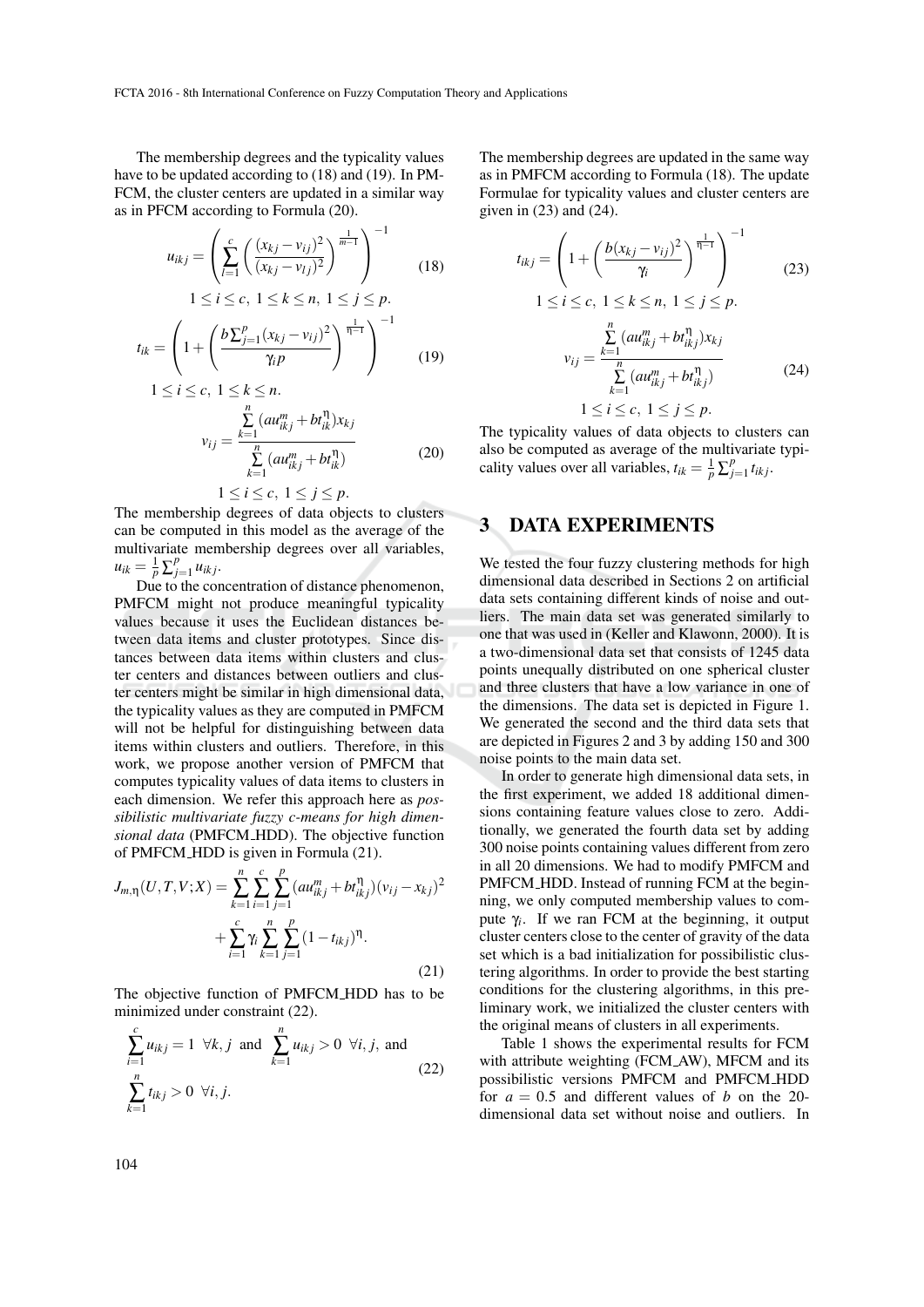order to evaluate the experimental results, we computed the Frobenius distance *dorig* between the original cluster means and the cluster centers obtained by the clustering algorithms. Moreover, we computed the sum of distances *dmeans* between cluster centers produced by the clustering algorithms. The most accurate cluster centers were produced by MFCM. This is indicated by a low *dorig* and high *dmeans* (good separation between clusters). The FCM algorithm with attribute weighting produced the least accurate cluster centers because it recognized the additional dimensions containing feature values close to zero as the important ones and gave small weights to important dimensions. This method was introduced by the authors as a clustering algorithm that performs the dimensionality reduction while clustering. Our results have shown that this method is not always able to distinguish between important and unimportant dimensions. The second best results were produced by the possibilistic clustering methods PMFCM and PMFCM\_HDD for  $b = 1000$ . Tables 2 and 3 show the experimental results on the second and the third data sets with 150 and 300 noise points. The clustering algorithms performed similarly as on the data set without noise and outliers. Table 4 shows the performance results of the algorithms on the fourth data set where noise points contained values different from zero in all features. MFCM produced cluster centers that were farther from each other than the real means of clusters. FCM AW produced cluster centers that were not close to the center of gravity of the entire data set anymore but they were too far from each other. The most accurate cluster centers were obtained by PMFCM and PMFCM\_HDD for  $b = 1000$ . In all experiments, PMFCM HDD produced more accurate results than PMFCM because the last uses the Euclidean distances for computation of typicality values which is adversely in high dimensional domain.

In the second experiment, we distributed clusters in the data space so that clusters were determined by different features. For example, data items of the first cluster had real values in the third and the fourth features, data items of the second cluster had real values in the sevenths and the eighth features etc. Furthermore, we completely distributed all noise points among the dimensions so that each dimension pair contained some noise points. Table 5 shows the experimental results on the 20-dimensional data sets with four clusters distributed among dimensions without noise and outliers. The clustering algorithms similarly performed as on the data set where data points of all clusters had real values in the first two features. Tables 6 and 7 show performance results of the clustering algorithms on the same data set as in





Figure 3: Test data with four clusters and 300 noise points.

the previous experiment but with 150 and 300 noise points. As in the previous experiments, MFCM pro-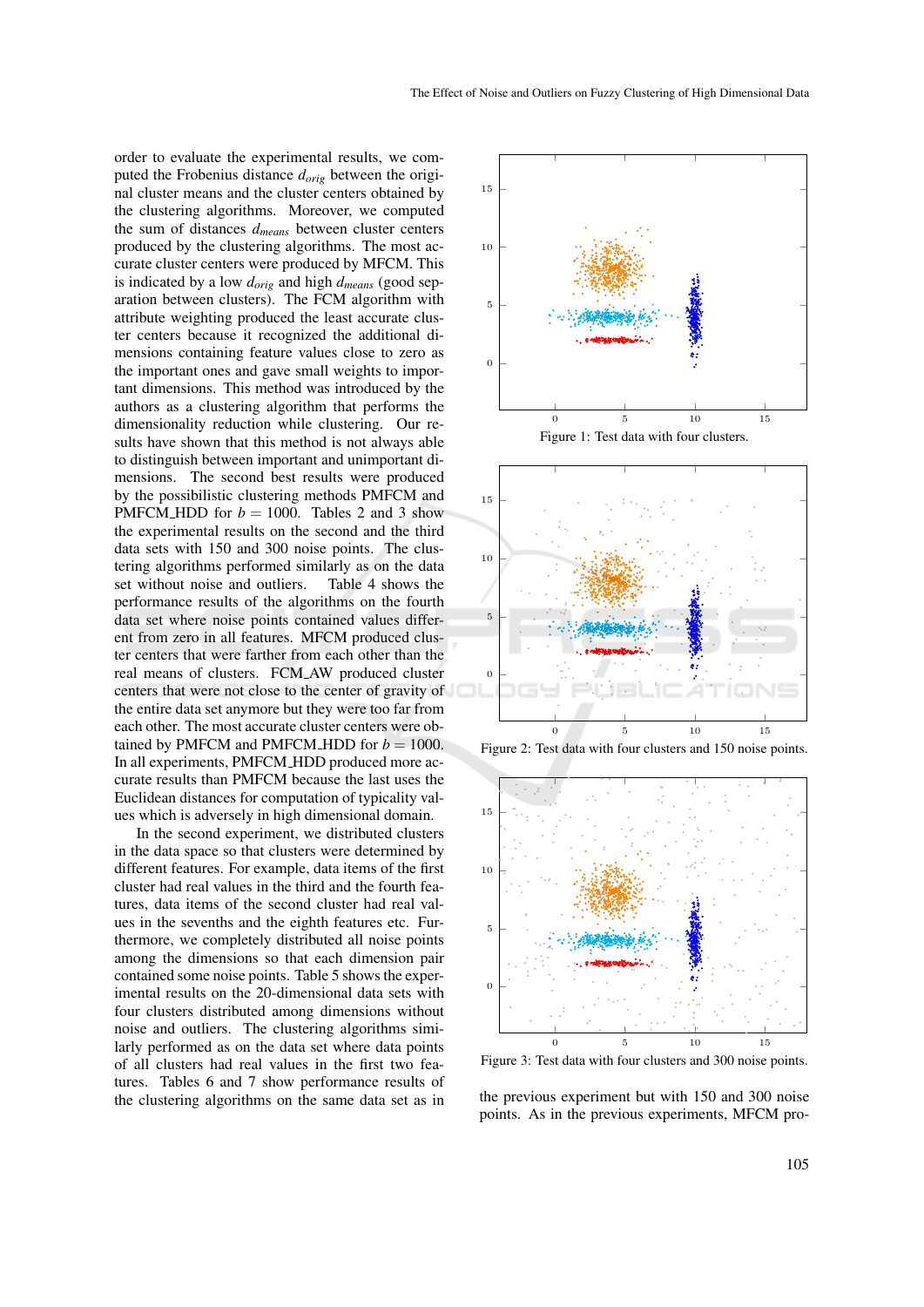|                             |        | FCM_AW: $m = 2$ , $t = 2$   PFCM_HDD: $m = 2$ , $\eta = 2$ , $t = 2$ |                    | PFCM_HDD: $m = 2$ , $\eta = 2$ , $t = 2$   PFCM_HDD: $m = 2$ , $\eta = 2$ , $t = 2$ |
|-----------------------------|--------|----------------------------------------------------------------------|--------------------|-------------------------------------------------------------------------------------|
|                             |        | $a = 0.5, b = 100$                                                   | $a = 0.5, b = 400$ | $a = 0.5, b = 1000$                                                                 |
| $d_{orig}$                  | 13.41  | 0.829                                                                | 0.356              | 0.310                                                                               |
| <i><u><b>A</b>means</u></i> | 0.0004 | 32.58                                                                | 32.05              | 31.82                                                                               |
|                             |        |                                                                      |                    |                                                                                     |

|  | Table 1: Comparison between clustering methods on 20-dimensional data set with four clusters. |  |  |  |
|--|-----------------------------------------------------------------------------------------------|--|--|--|
|  |                                                                                               |  |  |  |

|             | $MFCM: m = 2$ | PMFCM: $m = 2, \eta = 2$ | PMFCM: $m = 2$ , $\eta = 2$ | PMFCM: $m = 2$ , $\eta = 2$ |
|-------------|---------------|--------------------------|-----------------------------|-----------------------------|
|             |               | $a = 0.5, b = 100$       | $a = 0.5, b = 400$          | $a = 0.5, b = 1000$         |
| $a_{orig}$  | 0.019         | 0.762                    | 1.035                       | 0.748                       |
| $a_{means}$ | 31.58         | 31.45                    | 32.28                       | 32.10                       |

Table 2: Comparison between clustering methods on 20-dimensional data set with four clusters and 150 noise points.

|             |        |                    | FCM_AW: $m = 2$ , $t = 2$   PFCM_HDD: $m = 2$ , $\eta = 2$ , $t = 2$   PFCM_HDD: $m = 2$ , $\eta = 2$ , $t = 2$   PFCM_HDD: $m = 2$ , $\eta = 2$ , $t = 2$ |                     |
|-------------|--------|--------------------|------------------------------------------------------------------------------------------------------------------------------------------------------------|---------------------|
|             |        | $a = 0.5, b = 100$ | $a = 0.5, b = 400$                                                                                                                                         | $a = 0.5, b = 1000$ |
| $d_{orig}$  | 13.67  | 0.853              | 0.655                                                                                                                                                      | 0.376               |
| $a_{means}$ | 0.0023 | 32.68              | 32.63                                                                                                                                                      | 32.19               |

|             | $MFCM: m = 2$ | PMFCM: $m = 2$ , $\eta = 2$ | PMFCM: $m = 2$ , $\eta = 2$ | PMFCM: $m = 2$ , $\eta = 2$ |
|-------------|---------------|-----------------------------|-----------------------------|-----------------------------|
|             |               | $a = 0.5, b = 100$          | $a = 0.5, b = 400$          | $a = 0.5, b = 1000$         |
| $d_{orig}$  | 0.031         | 2.456                       | 0.911                       | .051                        |
| $a_{means}$ | 31.61         | 27.34                       | 32.05                       | 32.36                       |

| Table 3: Comparison between clustering methods on 20-dimensional data set with four clusters and 300 noise points. |  |  |  |
|--------------------------------------------------------------------------------------------------------------------|--|--|--|
|                                                                                                                    |  |  |  |

|                   | FCM_AW: $m = 2, t = 2$ | PFCM_HDD: $m = 2$ , $\eta = 2$ , $t = 2$ | PFCM_HDD: $m = 2$ , $\eta = 2$ , $t = 2$ | PFCM_HDD: $m = 2$ , $\eta = 2$ , $t = 2$ |
|-------------------|------------------------|------------------------------------------|------------------------------------------|------------------------------------------|
|                   |                        | $a = 0.5, b = 100$                       | $a = 0.5, b = 400$                       | $a = 0.5, b = 1000$                      |
| $d_{\text{orig}}$ | 13.99                  | 0.874                                    | 0.899                                    | 0.674                                    |
| $d_{means}$       | 0.0004                 | 32.67                                    | 32.82                                    | 32.67                                    |
|                   |                        |                                          |                                          |                                          |
|                   | $MFCM: m = 2$          | PMFCM: $m = 2, \eta = 2$                 | PMFCM: $m = 2$ , $\eta = 2$              | PMFCM: $m = 2$ , $\eta = 2$              |
|                   |                        | $a = 0.5, b = 100$                       | $a = 0.5, b = 400$                       | $a = 0.5, b = 1000$                      |
| $d_{orie}$        | 0.019                  | 2.418                                    | 0.720                                    | 0.912                                    |
| $d_{means}$       | 31.58                  | 26.73                                    | 31.34                                    | 32.10                                    |

Table 4: Comparison between clustering methods on 20-dimensional data set with four clusters and 300 noise points containing values in all features.

|             | FCM_AW: $m = 2$ , $t = 2$ | PFCM_HDD: $m = 2$ , $\eta = 2$ , $t = 2$ | PFCM_HDD: $m = 2$ , $\eta = 2$ , $t = 2$ | PFCM_HDD: $m = 2$ , $\eta = 2$ , $t = 2$ |  |  |
|-------------|---------------------------|------------------------------------------|------------------------------------------|------------------------------------------|--|--|
|             |                           | $a = 0.5, b = 100$                       | $a = 0.5, b = 400$                       | $a = 0.5, b = 1000$                      |  |  |
| $d_{orig}$  | 95.24                     | 2.501                                    | 2.273                                    | 0.709                                    |  |  |
| $a_{means}$ | 90.86                     | 26.46                                    | 27.52                                    | 32.15                                    |  |  |
|             |                           |                                          |                                          |                                          |  |  |
|             | $MFCM: m = 2$             | PMFCM: $m = 2$ , $\eta = 2$              | PMFCM: $m = 2$ , $\eta = 2$              | PMFCM: $m = 2$ , $\eta = 2$              |  |  |

|             | $MFCM: m = 2$ | PMFCM: $m = 2, \eta = 2$ | PMFCM: $m = 2, \eta = 2$ | PMFCM: $m = 2, \eta = 2$ |  |  |
|-------------|---------------|--------------------------|--------------------------|--------------------------|--|--|
|             |               | $a = 0.5, b = 100$       | $a = 0.5, b = 400$       | $a = 0.5, b = 1000$      |  |  |
| $d_{orig}$  | 2.81          | 3.33                     | 6.052                    | 2.797                    |  |  |
| $a_{means}$ | 38.16         | .489                     | 21.15                    | 25.86                    |  |  |

duced the most accurate cluster prototypes. Its possibilistic versions PMFCM and PMFCM HDD also obtained final cluster centers that were close to the actual cluster means. Although FCM with attribute weighting produced the least accurate cluster prototypes, its performance was comparable to the performance of the other methods. Due to noise points, all features contained at least some values different from each other. Therefore, FCM AW was able to correctly recognize features determining different clusters. In the last experiment, we added 300 noise points that contained values different from zero in all features. As in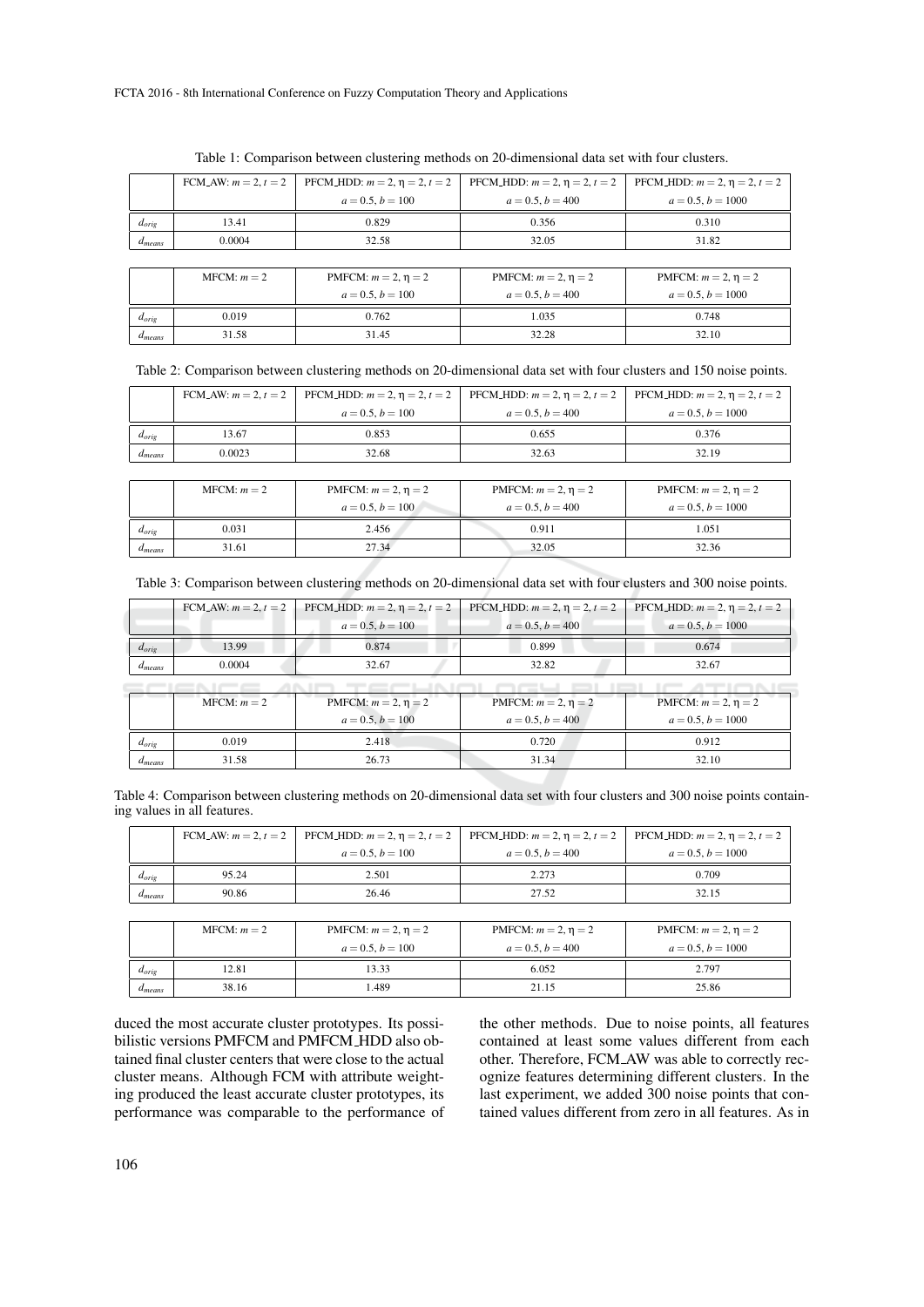|                   | FCM_AW: $m = 2, t = 2$ | PFCM_HDD: $m = 2$ , $\eta = 2$ , $t = 2$ | PFCM_HDD: $m = 2$ , $\eta = 2$ , $t = 2$ | PFCM_HDD: $m = 2$ , $\eta = 2$ , $t = 2$ |
|-------------------|------------------------|------------------------------------------|------------------------------------------|------------------------------------------|
|                   |                        | $a = 0.5, b = 100$                       | $a = 0.5, b = 400$                       | $a = 0.5, b = 1000$                      |
| $d_{\text{orie}}$ | 27.47                  | 1.333                                    | 0.495                                    | 0.460                                    |
| $d_{means}$       | 0.0017                 | 67.49                                    | 66.64                                    | 66.39                                    |
|                   |                        |                                          |                                          |                                          |
|                   | $MFCM: m = 2$          | PMFCM: $m = 2$ , $\eta = 2$              | PMFCM: $m = 2$ , $n = 2$                 | PMFCM: $m = 2$ , $\eta = 2$              |
|                   |                        | $a = 0.5, b = 100$                       | $a = 0.5, b = 400$                       | $a = 0.5, b = 1000$                      |
| $d_{orig}$        | 0.072                  | 0.753                                    | 0.959                                    | 0.701                                    |
| $d_{means}$       | 65.97                  | 65.34                                    | 65.33                                    | 65.79                                    |

Table 5: Comparison between clustering methods on 20-dimensional data set with four clusters distributed in data space.

| Table 6: Comparison between clustering methods on 20-dimensional data set with four clusters and 150 noise points dis- |  |  |  |  |  |  |  |  |
|------------------------------------------------------------------------------------------------------------------------|--|--|--|--|--|--|--|--|
| tributed in data space.                                                                                                |  |  |  |  |  |  |  |  |

|                   | FCM_AW: $m = 2, t = 2$ | PFCM_HDD: $m = 2$ , $\eta = 2$ , $t = 2$ | PFCM_HDD: $m = 2$ , $\eta = 2$ , $t = 2$ | PFCM_HDD: $m = 2$ , $\eta = 2$ , $t = 2$ |  |  |
|-------------------|------------------------|------------------------------------------|------------------------------------------|------------------------------------------|--|--|
|                   |                        | $a = 0.5, b = 100$                       | $a = 0.5, b = 400$                       | $a = 0.5, b = 1000$                      |  |  |
| $d_{orig}$        | 1.499                  | 1.228                                    | 0.767                                    | 0.962                                    |  |  |
| $d_{means}$       | 64.33                  | 65.88                                    | 65.69                                    | 66.70                                    |  |  |
|                   |                        |                                          |                                          |                                          |  |  |
|                   | $MFCM: m = 2$          | PMFCM: $m = 2$ , $\eta = 2$              | PMFCM: $m = 2$ , $\eta = 2$              | PMFCM: $m = 2$ , $\eta = 2$              |  |  |
|                   |                        | $a = 0.5, b = 100$                       | $a = 0.5, b = 400$                       | $a = 0.5, b = 1000$                      |  |  |
| $d_{\text{orie}}$ | 0.104                  | 0.665                                    | 0.731                                    | 0.924                                    |  |  |
| $d_{means}$       | 66.00                  | 65.07                                    | 65.48                                    | 65.37                                    |  |  |

Table 7: Comparison between clustering methods on 20-dimensional data set with four clusters and 300 noise points distributed in data space.

|                   |       | FCM_AW; $m = 2$ , $t = 2$   PFCM_HDD; $m = 2$ , $\eta = 2$ , $t = 2$   PFCM_HDD; $m = 2$ , $\eta = 2$ , $t = 2$   PFCM_HDD; $m = 2$ , $\eta = 2$ , $t = 2$ |                    |                     |
|-------------------|-------|------------------------------------------------------------------------------------------------------------------------------------------------------------|--------------------|---------------------|
|                   |       | $a = 0.5, b = 100$                                                                                                                                         | $a = 0.5, b = 400$ | $a = 0.5, b = 1000$ |
| $a_{\text{orig}}$ | 3.733 | . 728                                                                                                                                                      | l.085              | 0.784               |
| $u_{means}$       | 61.34 | 64.76                                                                                                                                                      | 65.48              | 65 74               |

|             | $MFCM: m = 2$ | PMFCM: $m = 2, \eta = 2$<br>$a = 0.5, b = 100$ | PMFCM: $m = 2, \eta = 2$<br>$a = 0.5, b = 400$ | PMFCM: $m = 2$ , $\eta = 2$<br>$a = 0.5, b = 1000$ |
|-------------|---------------|------------------------------------------------|------------------------------------------------|----------------------------------------------------|
| $d_{orig}$  | 0.072         | 0.983                                          | 0.680                                          | 0.787                                              |
| $a_{means}$ | 65.97         | 64.25                                          | 65.34                                          | 65.47                                              |

Table 8: Comparison between clustering methods on 20-dimensional data set with four clusters distributed in data space and 300 noise points containing values in all features.

|                             |        |                    | FCM_AW: $m = 2$ , $t = 2$   PFCM_HDD: $m = 2$ , $\eta = 2$ , $t = 2$   PFCM_HDD: $m = 2$ , $\eta = 2$ , $t = 2$   PFCM_HDD: $m = 2$ , $\eta = 2$ , $t = 2$ |                     |
|-----------------------------|--------|--------------------|------------------------------------------------------------------------------------------------------------------------------------------------------------|---------------------|
|                             |        | $a = 0.5, b = 100$ | $a = 0.5, b = 400$                                                                                                                                         | $a = 0.5, b = 1000$ |
| $d_{orig}$                  | 36.42  | 12.61              | 5.016                                                                                                                                                      | 0.949               |
| <i><u><b>Ameans</b></u></i> | 127.20 | 56.79              | 61.93                                                                                                                                                      | 65.24               |

|             | $MFCM: m = 2$ | PMFCM: $m = 2$ , $\eta = 2$<br>$a = 0.5, b = 100$ | PMFCM: $m = 2$ , $\eta = 2$<br>$a = 0.5, b = 400$ | PMFCM: $m = 2$ , $\eta = 2$<br>$a = 0.5, b = 1000$ |
|-------------|---------------|---------------------------------------------------|---------------------------------------------------|----------------------------------------------------|
| $d_{orig}$  | 12.42         | 11.21                                             | 1.595                                             | 0.699                                              |
| $a_{means}$ | 73.79         | 55.25                                             | 62.92                                             | 64.89                                              |

the case of data set where data points within clusters had real values in the first two dimensions, the most accurate final cluster centers were obtained by PM-FCM and PMFCM\_HDD for  $b = 1000$ . MFCM and

FCM AW produced cluster centers that were farther from each other than the original means of clusters.